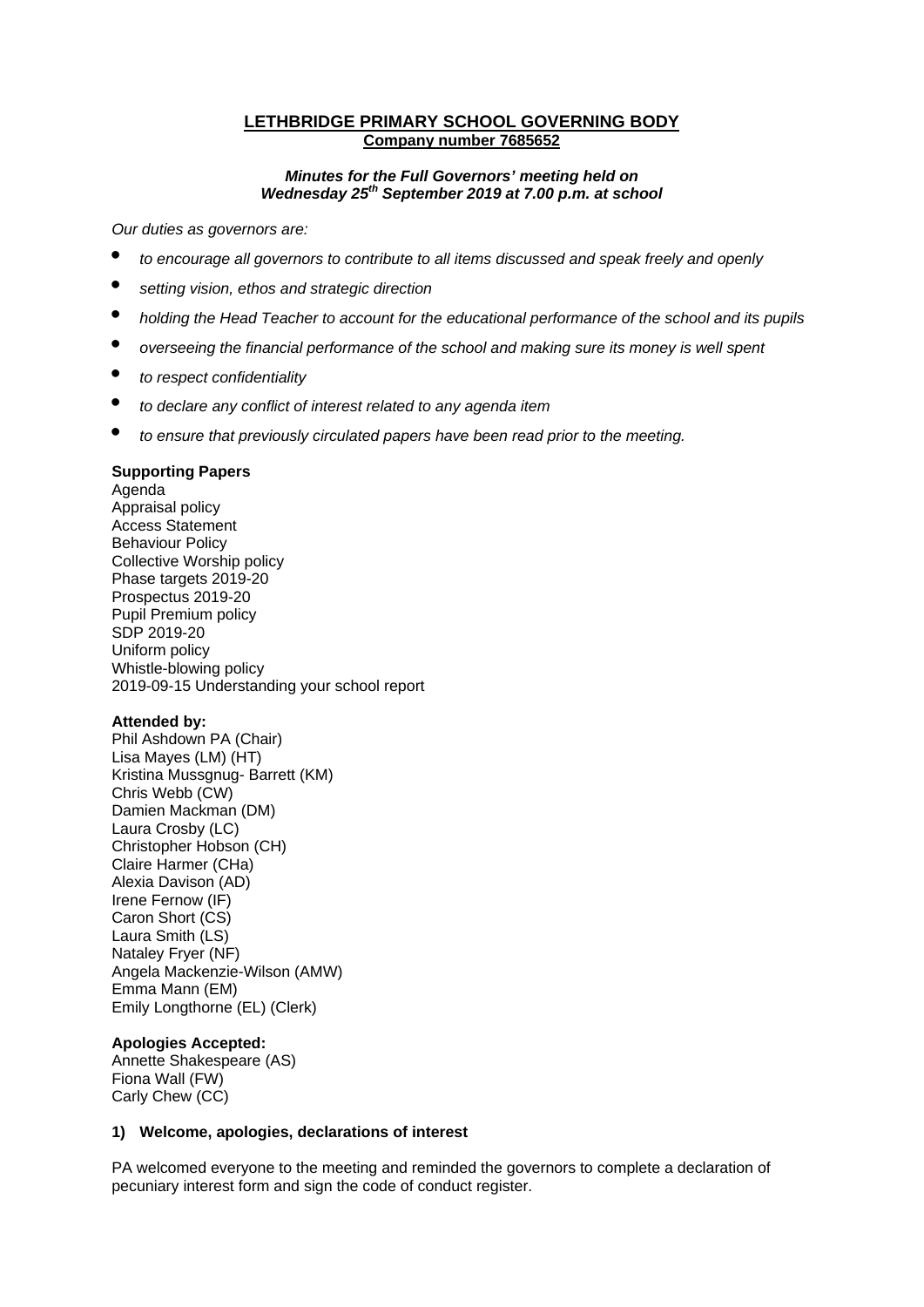## **2) Elect Chair/ Vice Chair**

PA reminded governors that they have the right to nominate themselves for the roles of Chair and Vice Chair. PA said he was happy to continue as Chair for the next year unless anyone is interested. There were no nominations. KM also said she was happy to continue if no one else was interested. There were no more nominations. LM thanked PA and KM for continuing in their roles.

## **3) Notification of items for AOB**

- CHa- Health and Safety policy and link governor
- PA- Catering contract
- LM- MAT update

#### **4) Minutes of Previous Meeting 10.07.18**

The minutes were accepted and signed as a true record of the meeting.

#### **5) Matters Arising**

- Link governor preferences- will be discussed under Governance Review
- EL created a Governance Strategy folder on Governorhub
- Visit reports were circulated by link governors
- CS and EL had circulated safeguarding documents on Governorhub
- LC had sent Goldilocks information to CS
- EL had sent email addresses to CS for Hays safeguarding training. PA asked CS to share who is outstanding at the next meeting. CS said she would check who needs to do the training. **ACTION CS.** PA asked EM and AMW if they had received an email, they replied that they had.

PA asked if there were any other matters arising from the minutes that governors would like to discuss? There were no further matters arising.

#### **6) Data report from Head**

LM informed governors that every year the DfE produces a document analysing the data. LM stated that it was supposed to be available now but it has not been released yet, therefore she has circulated the KS2 data for governors. JD asked if this was based on the SATs? LM replied yes. LM highlighted the key findings:

- Disadvantaged children's maths progress- area to develop. LS asked why their result was lower? LM replied that one child had an Education Health and Care Plan and another had a lot of time off school. LM said they are very conscious and mindful of them and support them. KM added that this was picked up at the last Ofsted. LM said it was not included in any of the reports. KM said it was in the questioning and if it came up twice in a row it could be an issue. LM said they run interventions to support them, but set realistic expectations.
- Writing progress- area to develop
- Reading, Writing and Maths gone up 11.6% over the last 3 years, close to the top quintile of schools
- Maths result increased from 89% to 91% following a remark
- Scale scores are very highand better than other schools in similar demographic
- Progress score for reading doubled to 1.17
- Writing is improving year on year. AMW asked if they are looking at doing things differently to improve writing progress scores? LM replied that to get good progress scores children need to do not so well is KS1, but children do well all the way through at Lethbridge. LM explained that these children's KS1 scores were combined which can boost their scores, this year's children are the first group that did the new curriculum in year 2. LC asked if they were more consistent? LM replied yes, as some children previously got a high overall score in KS1 but then did not achieve mastery in KS2. LM added that she feels it is not productive to spend too long focusing on the results of children who have now left, and should now focus on the current children. LM said that she assumes this year they can show progress for reading,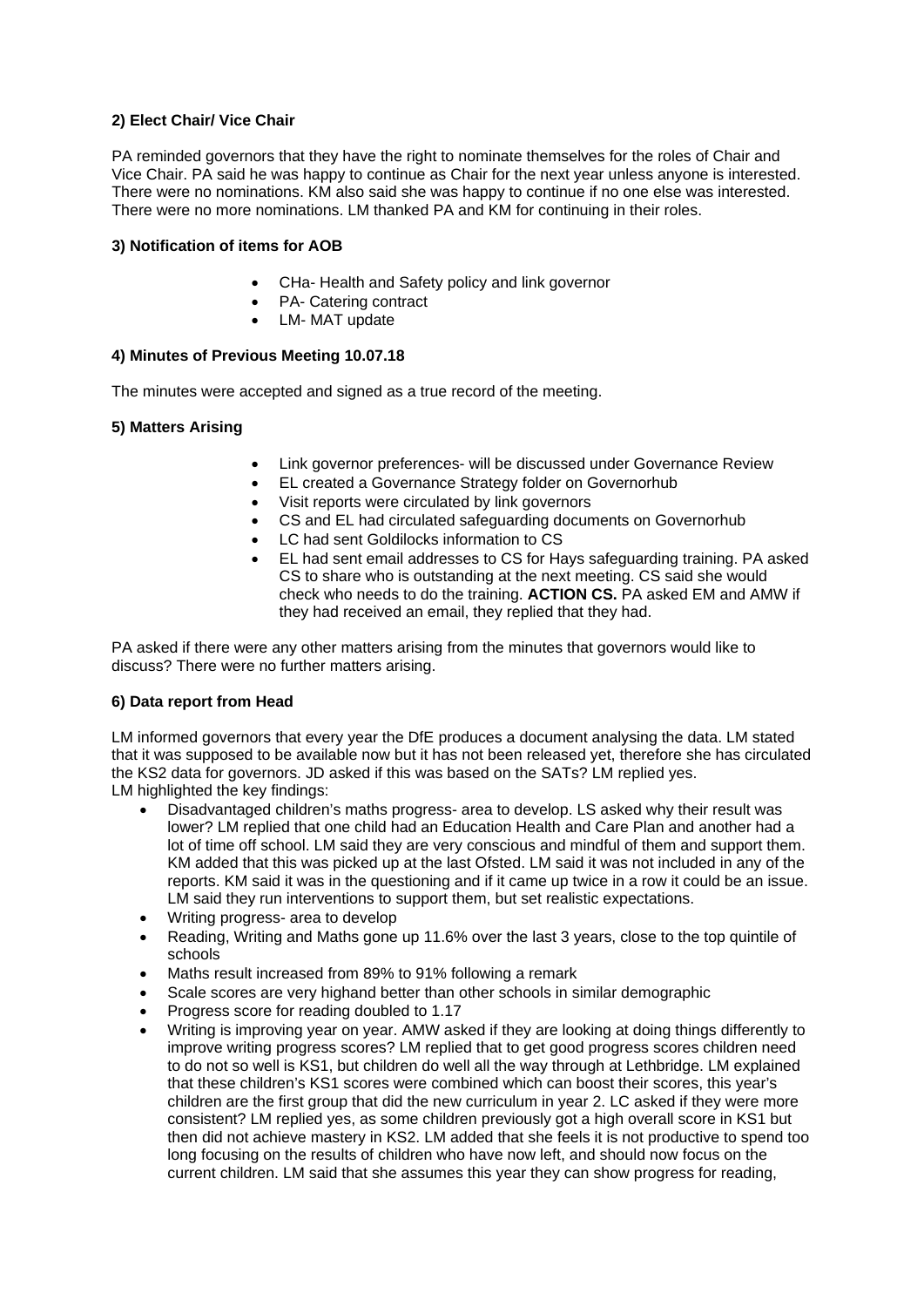writing and maths individually rather than combined. LC asked if this could be detrimental? LM said she is unsure, the DfE decides how to measure data every year so they base phase targets on the last Key Stage targets

- Reading scale scores- every group scored way over 100 apart from SEN and 2 low achievers in KS1
- Maths, grammar and punctuation are very strong
- Children with English as an Additional Language did very well.

LM said that overall they are very good results and she is very pleased. AMW asked how they compare to other schools? LM replied that the information has not been released yet, but she knows how the cluster schools did and Lethbridge did very well in comparison. LM added that there is still improvements to make, particularly focusing on writing. LM drew governors attention to the scatter graph on page 42, which shows their rating for disadvantage. KM asked if they will publish this information? LM said they will wait for the Data Dashboard, as that also contains EYFS and KS1 data.

LM circulated the phase targets for this year:

- EYFS- Good level of development: 73.5%. Last year focused on boys' reading and writing, and their result increased by 12%. This year they are specifically focusing on Personal, Social and Emotional development and Communication and Language development.
- KS1- Phonics target 90% (year 2 97%). The targets are based on their EYFS results and they should now see boys' writing results improve as they had lots of support in EYFS.
- Year 3 and 4: Targets are based on year 2 results. EM asked how they are measured? LM replied that they look back at their year 2 data and see how they compare now based on book scrutiny, teacher judgements etc.
- Year 6: Targets based on year 2 results and, as they are the first group to do the new curriculum since year 2, the results should be higher.
- LM reminded governors that targets feed into performance management.

PA asked if there were any comments? There were no further comments on data and targets.

LM informed governors that she does not have the pupil premium information yet as they have just started a new tracking system which they were trained on in the TD day on Monday.

PA asked if there were any comments on the new prospectus? PA reminded governors that the prospectus is reviewed annually but can be updated as and when. PA said it was very factual in the tone. LM said that they wanted to make their expectations clear, for example to read with your children every night. LM added that giving out the prospectus during open days works very well. JD asked if they wrote the prospectus themselves? LM replied yes. IF suggested in the getting to school section starting with a comment like "most people walk to school" before leading on to parking. EM asked if they will change where it says who provides the school meals? LM said they will once the contract is 100% finalised. DM suggested they change the Ofsted quote about the governors as it is from 2013? LM replied that the last inspection was a short one so there currently is not a better statement to use. PA shared that a few governors attended an Ofsted Framework training presentation delivered by Bill Jerman which was very interesting and useful. LM said she has a shorter version of the Powerpoint he used which she can send to governors. **ACTION LM.** LC asked if there was a pack of information available for them to familiarise themselves with as she would not want to let the school down by not knowing how best to respond to a question. PA answered that Ofsted gain an insight of the governing body through the minutes and looking at the website, SDP etc. PA said the responsibility mostly comes to the Chair and Vice Chair, but documents that everyone should embed are the SDP and the SEF. CS added that it is helpful to know your link subject really well, the actions for the subject, and to report it back to everyone. PA agreed, as Ofsted need a judgement on the wider curriculum which is based on link governor visits and reports.

## **7) Governance Review and Plan for 19/20 including development of new SDP**

PA stated that their plan for the year needs to involve input to the SDP. PA said that it is helpful for a few governors to attend the SDP planning day as it is very insightful. PA said that they need to concentrate on getting link visits embedded into the SDP and fed back to governors to demonstrate monitoring of actions.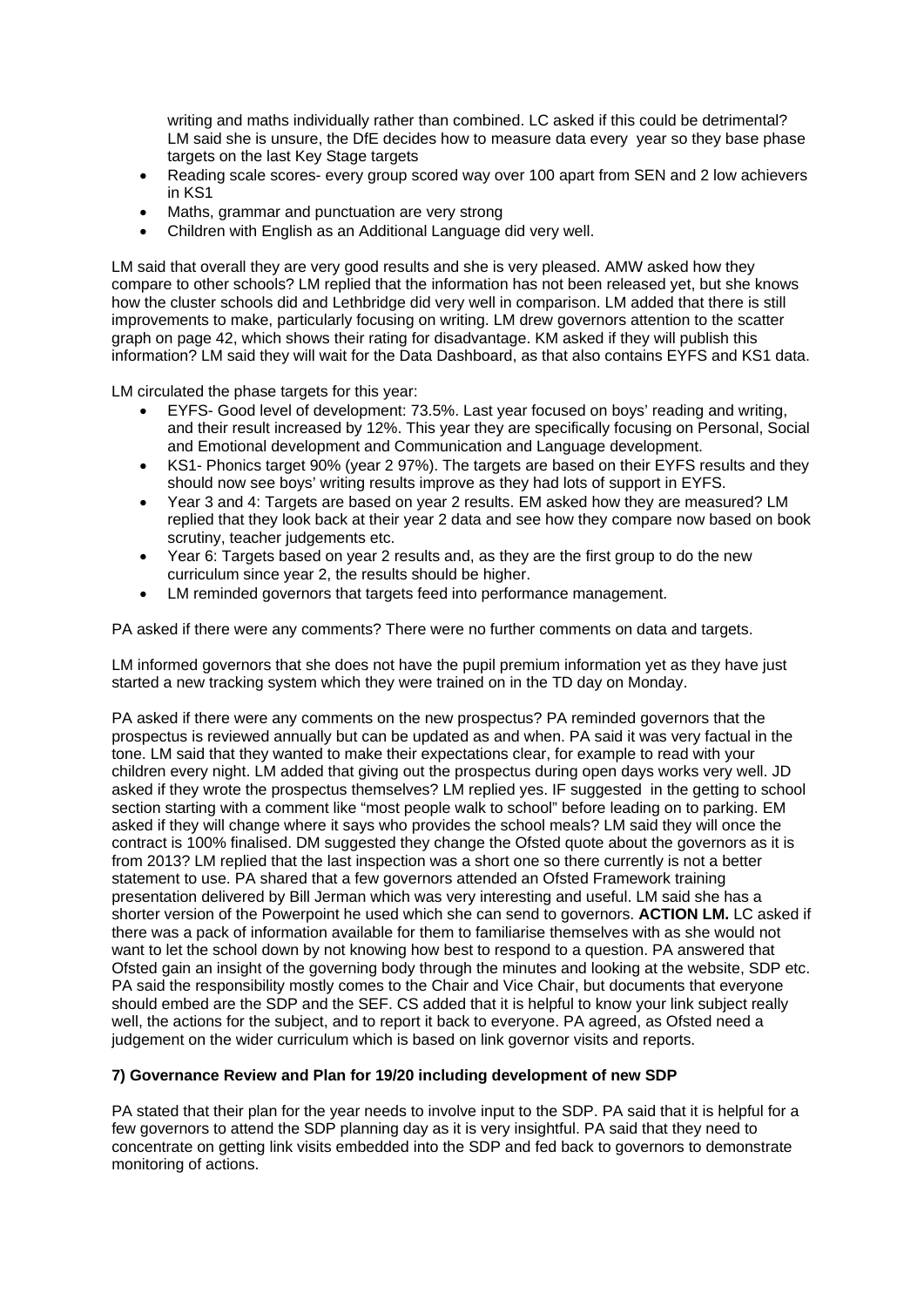Link Governor roles were agreed for the year:

| Governor                                    | <b>Link Role</b>                                    | <b>Subject Lead</b>                                                               |
|---------------------------------------------|-----------------------------------------------------|-----------------------------------------------------------------------------------|
| Phil Ashdown                                | Safeguarding                                        | Caron Short                                                                       |
| Angela Mackenzie-Wilson                     | <b>Health and Safety</b>                            | Claire Harmer                                                                     |
| Chris Hobson                                | Sport                                               | David Tanner & Caroline<br>Valderey                                               |
| Jon Dearlove                                | Modern Foreign<br>Languages                         | Jo Kyle & Caron Short                                                             |
| Fiona Wall & Alexia Davison                 | <b>Humanities</b>                                   | Karen Kidd, Lucy Pryke.<br>Beverley Leaver, Catherine<br>Battye, Nicola Salisbury |
| Laura Crosby & Kristina<br>Mussgnug-Barrett | English and English as an<br>Additional Language    | Carly Chew & Kyle Humphries<br>(English), Tara Moran, Tanya<br>Rubio (EAL)        |
| Annette Shakespeare                         | Early Years Foundation<br>Stage                     | Caroline Valderey                                                                 |
| Laura Smith                                 | <b>Disadvantaged Pupils</b>                         | Claire Harmer                                                                     |
| Emma Mann                                   | Arts                                                | Maria Rajska & Vicki Jones,<br><b>Wendy Crosby</b>                                |
| Nataley Fryer & Damien                      | Science, Technology,                                | Graham Ballard, Hannah                                                            |
| Mackman                                     | <b>Engineering and Maths</b>                        | Feeny, Katie Westcott, Helen<br>Rowlatt                                           |
| <b>Irene Fernow</b>                         | <b>Special Education Needs</b><br>and Mental Health | Emma Corp                                                                         |

LC enquired after the SDP responsibilities they had last year. LM said that the SDP focus is for everyone to look into and link to their subject, for example gender, most able children etc. PA agreed that this was a good point and that governors should check how the subject is delivered across different groups. LS agreed that it is difficult to focus on a SDP responsibility in isolation e.g. gender but can be incorporated by questioning in link visits. PA reminded governors of guidance and previous reports available on Governorhub. PA recommended that governors arrange a meeting with their subject leader in term 1 or 2, before Christmas and then meet again to follow up later in the year. **ACTION ALL:** Arrange first link visit.

LM said she will share curriculum events so that they can attend relevant curriculum meetings/ events. PA said that the subject leads should be responsible for inviting governors to relevant meetings. LM said she will make sure staff invite governors to events such as staff meetings, training and work scrutinies. KM asked LM to add these events to the Governorhub calendar. CHa said she would meet with EL to sort dates and add them to the calendar. **ACTION CHa AND CLERK.** KM recommended that the Arts link governor attend the ballet lessons. PA asked how long the Royal Ballet School is in? CS replied 5 weeks, including a visit to watch them at Swindon Dance and a showcase to parents in the final week. CHa added that Intel are visiting Year 5 and the STEM link governor could attend. PA asked LM if a date was set for the SDP planning? LM said she will check her diary. **ACTION LM**: Share date of SDP planning day. PA asked governors to send any comments on the draft SDP to LM. LM added that this year the SDP is based around the new Ofsted framework and particularly focusing on writing.

PA stated that Keith Defter's governance review highlighted that a skills audit had not taken place for a while. PA said that a skills audit will shortly be circulated by the clerk for everyone to complete. **ACTION CLERK:** Circulate skills audit. **ACTION ALL:** Complete skills audit. PA said they can then identify the broad skills of the governing body and if there is a specific skill that they need to recruit. NM added that it would be nice to know more about everyone and their careers. PA agreed this would help the governing body be more collective. AMW recommended a social event for governors. PA added that at the next meeting they need to discuss how they will communicate with pupils, parents and the wider community, and a sub-committee may be required. PA added that they will need to decide on surveys. LC asked if there was an update following the parents surveys? LM said that they will be given out at parents evenings. LS asked if they could be distributed via Parentmail. LM replied that giving them out at parents evenings enables a broad variety of responses and enables children to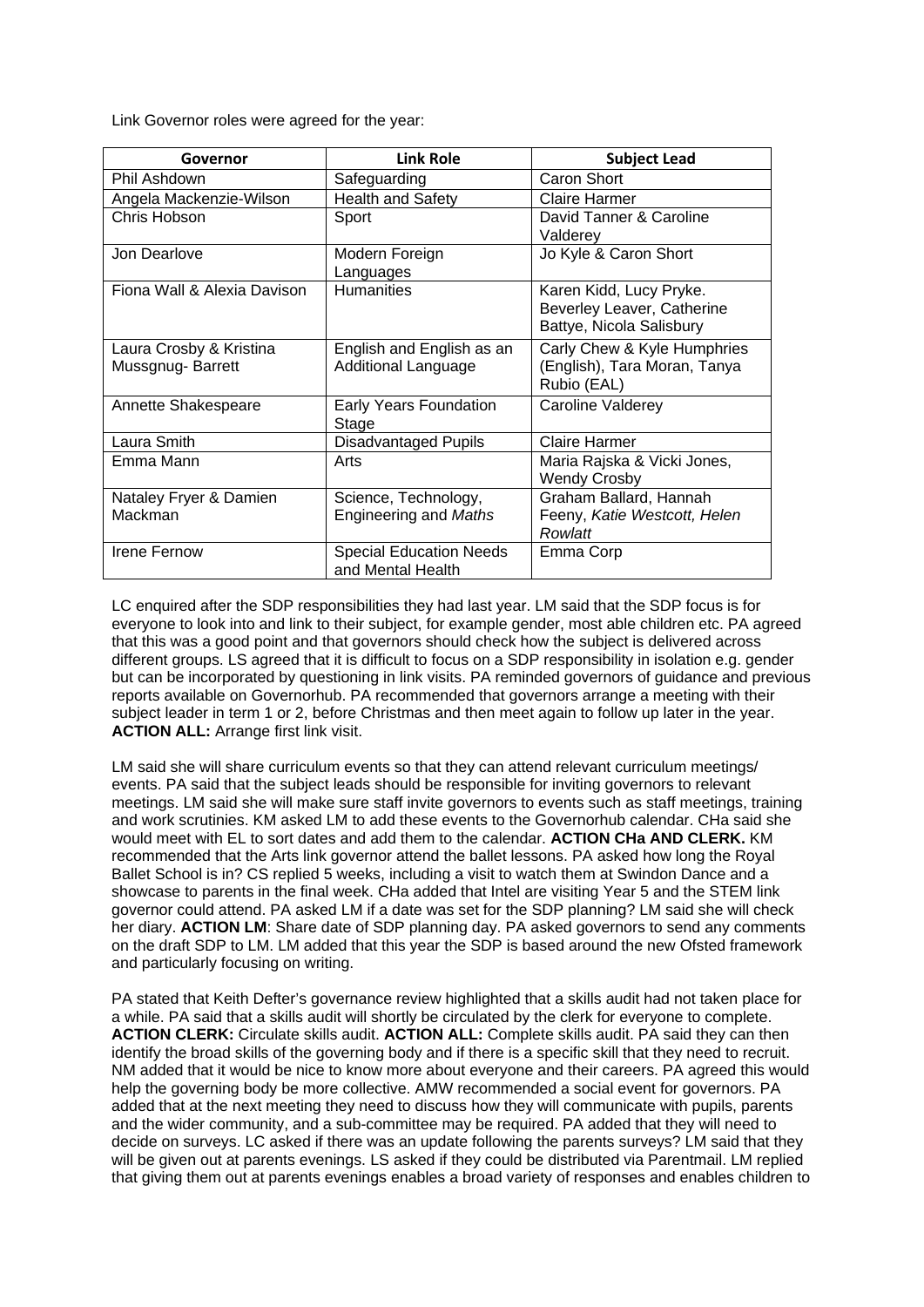help their parents with English as an Additional Language to complete them. CS added that writing on paper often means people are more thoughtful with their responses. PA informed governors that a pupil survey will take place mid-year. PA reflected that the last results were very useful. KM added that Ofsted looked at them and like that the surveys were taken seriously. KM also suggested a mental health and well-being survey for staff as Ofsted is interested in this.

# **8) Update from Finance and Staffing**

DM informed governors of the key points from the Finance and Staffing meeting. He said that CM had circulated the draft accounts for the 2018/19 financial year and reported that the income was up £90k more than expected which puts them in a good position. DM said the notable increases in income were the teacher's pay grant and notional SEN. DM stated that expenditure was on target, with an underspend on maternity and an overspend on catering. DM said they are now in a good position with the EFA. DM fed back that the Responsible Officer's report was good and highlighted some minor actions that CM will change. DM informed governors that CW had updated them on the premises bid and it is unlikely they will bid again for heating as they need to contribute a sizeable contribution. DM informed governors that they increased the reserves policy from £50k to £100k in line with recommendations of having a contingency of a least one month's salary. He noted amount had been reduced in the past from £100k to £50k because of budget pressures. CH added that the budget in balance going forward which is a big achievement. PA reflected that there have been cuts and difficult choices made to get to this position, especially as they are one of the lowest funded schools in one of the lowest funded boroughs. PA said that if anyone is interested in joining the Finance and Staffing committee they can attend the next meeting as a taster, which is to be held on the 13<sup>th</sup> November.

# **9) Policies**

#### *Collective Worship, Behaviour, Whistle-blowing, Appraisals, Pupil Premium, Uniform, Access Statement, Health and Safety*

LM thanked governors who had sent feedback prior to the meeting as it is helpful to make amendments ahead of the meeting. CHa and CS stated that there is a more current Pupil Premium policy. **ACTION CLERK:** Add to next agenda. CH said that the Access Statement needs to include information on the front gate security. PA asked what the process was once the policy had been updated? EL said that she amends the review dates and sends them to be uploaded on the website and the school's shared drive. IF asked about whether behaviour issues would come to governors to discuss? LM replied that governors do not discuss specific children, unless parents appeal exclusions. KM said that the school has to notify governors of exclusions. LM added that Swindon may introduce a Fair Access Panel for children who have been excluded for other schools, so a governors panel may be needed in future. LM said that she and EL will meet to amend the policies, **ACTION LM AND CLERK.** PA said that once they have been amended following the comments they will be agreed.

## **10) Governor Updates- ESP Update**

PA said he will send out a list of events upcoming for the ESP group. **ACTION PA.** PA reminded governors that the ESP is about shared practice, communication and training, for example Head teachers meet together and there is an emerging leaders course. PA said that some events may connect to link governor roles. PA informed governors that the ESP is unlikely to form a MAT, as originally intended and will most likely continue as it is. PA asked if anyone had been on any training so far this year? PA, KM, LC, LS and AMW had attended Ofsted framework training from Bill Jerman, School Improvement Partner, and they said it was very useful and interesting.

## **11) Head performance review**

PA informed the governing body that LM's performance review is scheduled for early October and he will feedback at the next meeting.

## **12) AOB**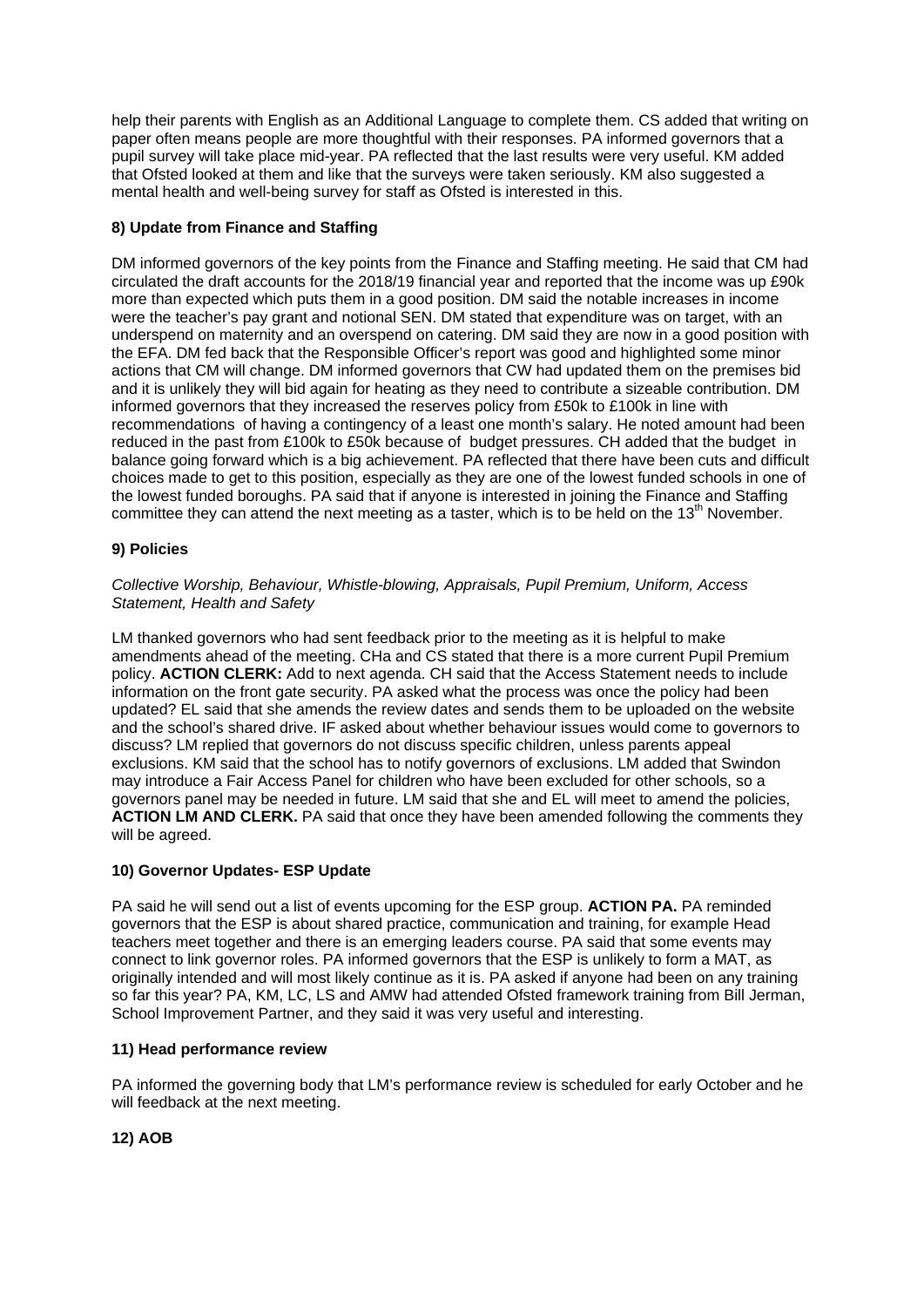Health and Safety policy: CHa said that she needs to policy to be signed and dated. PA said that he will sign it now but if there are any further comments then he will sign it again as policies can be reviewed before the review date. EM enquired about whether allergies are mentioned on any policy? LM replied that there are strict procedures in place and she will look into which policy those procedures have come from **ACTION LM.** KM said that it would be ideal for this policy to be on the website so parents are reassured.

Catering contract: PA informed governors that they have undertaken a catering review and had taken it out to tender, 5 firms tendered and submitted detailed proposals. PA stated that the tender was run by South West Schools Buying Hub who structured the tender and set a particular scoring system. PA informed the governing body that the catering sub- committee attended 5 presentations and were able to ask questions to get an idea of their commitment, as it is for a 3 year contract with potential for further extension. PA informed governors that they had effectively narrowed it down to 2 companies: Aspens and Edwards & Ward. PA said that it was difficult to decide between the two, they both had the best quality and operational delivery but neither were the lowest price. PA stated that following reevaluation and subject to a final review they will likely decide to award the contract to Aspens. AMW asked if Aspens cater for any local schools? LM said that she visited Colebrook to check that their presentation was a true reflection and it was. PA added that they also serve Dorcan and Commonweal. LM added that our offer will be very different as it is for primary school pupils. PA said that the aim is to start in contract at the start of Term 2 so there is a short period for the contract to be mobilised. PA added that the current staff will be kept. PA reflected that overall it was a very good exercise. PA highlighted that the school budget has been subsidising the school meals and now they can reallocate these finances and possibly receive a small amount back. PA added that it will mean less management time for the school, such as covering staff sickness. AMW asked how parents will pay for meals? PA replied that they will have their own system. LC asked what would happen if parents do not pay? PA answered that it is set up that parents cannot order a meal unless they are in credit, however if a child turned up without a lunch then they will be provided one and the company will look to get their money back. LM added that this means that debt will not be built up. AMW said that this will save lots of time chasing parents for payment. LS asked how parents who are in school meal debt currently will be transitioned? KM added that some may have overpaid. LM said that they can refund parents who have paid in advance. AMW asked LM if Aspens were the best at the schools she visited? LM replied yes, as they delivered what they promised. AMW asked who else LM visited? LM replied Caterlink and Edwards & Ward. NF asked if the food will be cooked here? PA replied yes, there will be 3 week cycles and 2 seasonal menus. PA shared that all the companies guaranteed an uptake in meals and an investment in marketing and the environment. JD enquired if the staff had been consulted PA said that they had been, and they are feeling a little anxious but ok. LM added that they have been reassured that they are keeping their job. AMW reflected that it is a positive for staff as they offer staff development and a career plan. AMW asked when Aspens will be told? DM replied hopefully by the end of the week to enable them to move staff across and they can then come in half term for decorating and marketing. EM asked if they will inform parents with time to order meals? PA replied yes and added that parents can now book a meal for their child on the day using the app. LM said they will present to parents at parents evening with food to try. LC asked what will happen if the uptake for hot dinners is huge? PA said they will use both halls and mix hot dinners and packed lunches so that year groups all sit together. CW added that children eating packed lunches may then see the hot dinners and realise they would like it.

MAT Update: PA reminded the governing body that the ESP was originally set up as there was a feeling of urgency for single stand-alone academies to join MATs. PA reflected that although there is less sense of urgency now, stand-alone academies are generally not viewed as being desirable. PA said that they have been fortunate due to good planning and staff retention, however resources are limited. PA informed governors that there are MATs who would like us to join them and LM has had interest from Blue Kite, who wants to come and outline their ethos to us and tell us why we would be better off in their MAT. PA asked governors if they want to consider this, and if it would be helpful for Blue Kite to present to governors? AMW asked why we would consider it if everything is going well? LM replied that there is little funding in the local authority. PA added that it would be future planning. LM explained that they originally planned for the ESP to become a MAT to help with financial savings and school improvement, however she said she is not sure of the life span of the group as others are likely to be forced into MATs. LM said she wants this to be a positive discussion about what they want for the school and surrounding themselves in excellence. CS agreed that they want to be challenged and inspired by others. LC asked if circumstances change can they review? LM replied that you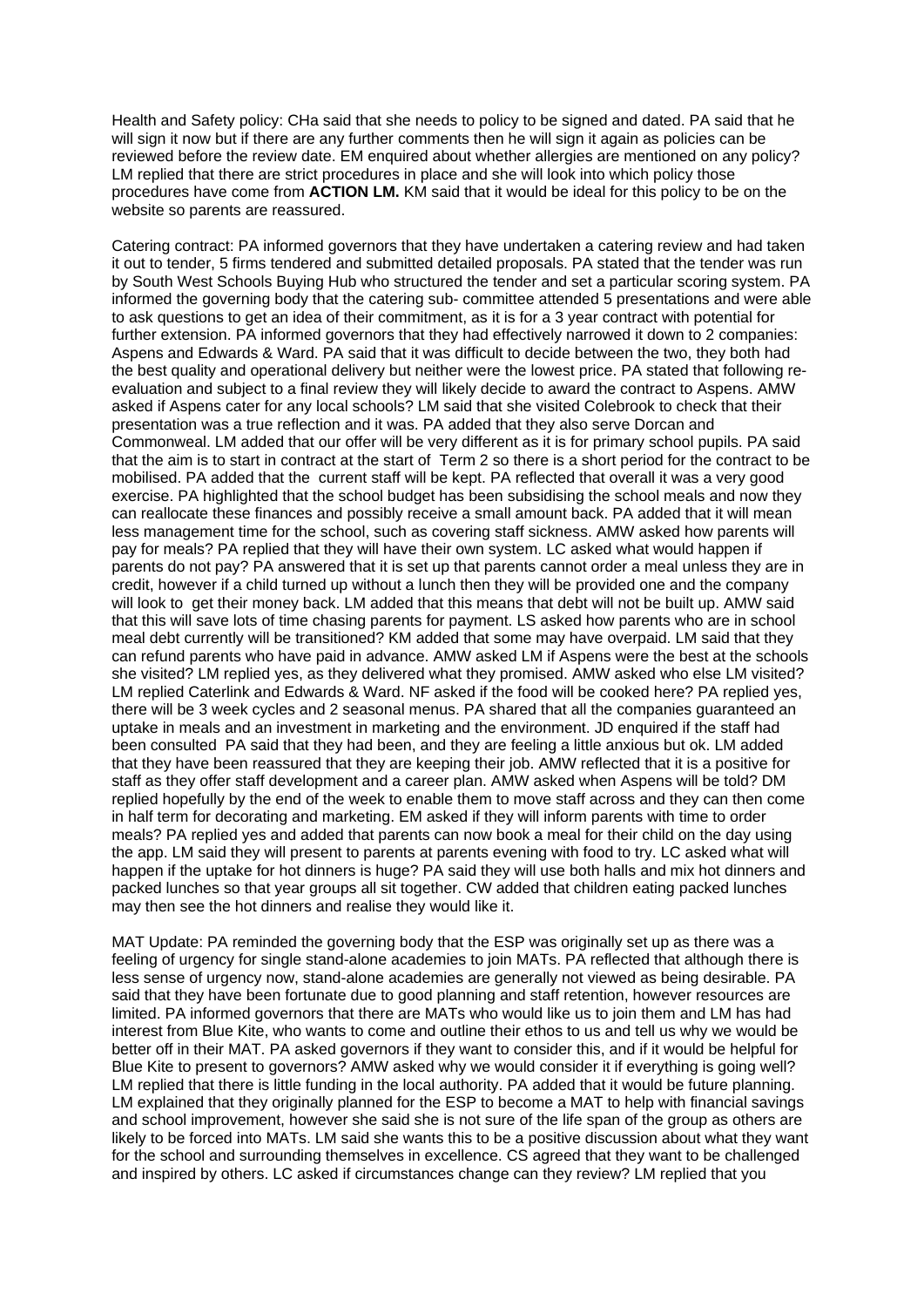cannot leave a MAT once you are in. JD added that the roles of governors would change. LM said there would be a local governing board and a MAT board. LS asked how big Blue Kite is? LM replied that staff including CS and CHa had worked in large MATs before and they know that is not what they want. IF said she would absolutely want to meet any MAT that they are considering, but it is difficult to assess it if they cannot compare it to others. LM answered that they had presentations from several MATs a few years ago as the discussion has been going on for a long time. PA stated that they are not deciding on whether they are joining a MAT now as the current set-up is effective, but there can be risks in the future. LM said that she feels now is a good time to look as there is no pressure and their finances are good. PA said LM filters to governors only MATs she feels are good for the school. LM agreed as she wants Lethbridge to be recognised as an asset to the group. PA asked the governing body if they are generally happy to see someone from a MAT as part of contingency planning? LM added that lots of schools are having similar discussions. LS asked in terms of the ESP and its longevity, do they continue paying for it? PA replied that they would continue on a value for money basis, that is costs £2-3k so not a large sum, but they would opt out if it stopped being valuable. LC asked what the commitment to the ESP was? PA replied one year. EM asked how many primary schools in Swindon are not in a MAT? LM replied that she is unsure as schools are joining MATs all the time. JD added that MATs benefit financially, for example buying as a group, and that there is a feeling that the DfE is pointing everyone towards MATs. CS agreed that stand-alone academies feel singled out by the DfE. LM said that they need to keep up with the political climate. PA reflected that it was the correct decision not to join a MAT a few years ago as they are now in a stronger position, but need to be open-minded. PA suggested that a MAT representative would come to a meeting and give an overview of the MAT and the benefits of joining. LM said they need to decide whether their ethos matches Lethbridge as they don't want to be detrimental to staff or inclusion. The governors agreed that they would be happy to listen to a MAT representative. PA said to LM that the governing body is happy for her to take the matter forward.

# **13) Date of next meeting:** Tues 26<sup>th</sup> November

# **14) Close of Meeting**

PA thanked everyone for their attendance and closed the meeting at 9:25pm.

| <b>Detail</b> | Allocated to  | <b>Action</b>                                             |
|---------------|---------------|-----------------------------------------------------------|
| Minute 5      | СS            | Check who needs to complete Hays safeguarding<br>training |
| Minute 6      | LM            | Share Bill Jerman's powerpoint                            |
| Minute 7      | All           | Arrange first link governor visit                         |
| Minute 7      | CHa and Clerk | Decide and add dates to the Governorhub calendar          |
| Minute 7      | LM            | Share date of SDP planning day                            |
| Minute 7      | Clerk         | Share skills audit on Governorhub                         |
| Minute 7      | All           | Complete skills audit                                     |
| Minute 9      | Clerk         | Add Pupil Premium policy to next agenda                   |
| Minute 9      | LM and Clerk  | Amend policies following governor feedback                |
| Minute 10     | РA            | Share list of ESP events on Governorhub                   |
| Minute 12     | LM            | Look into allergies in policy                             |

## 5*) Matters Arising*